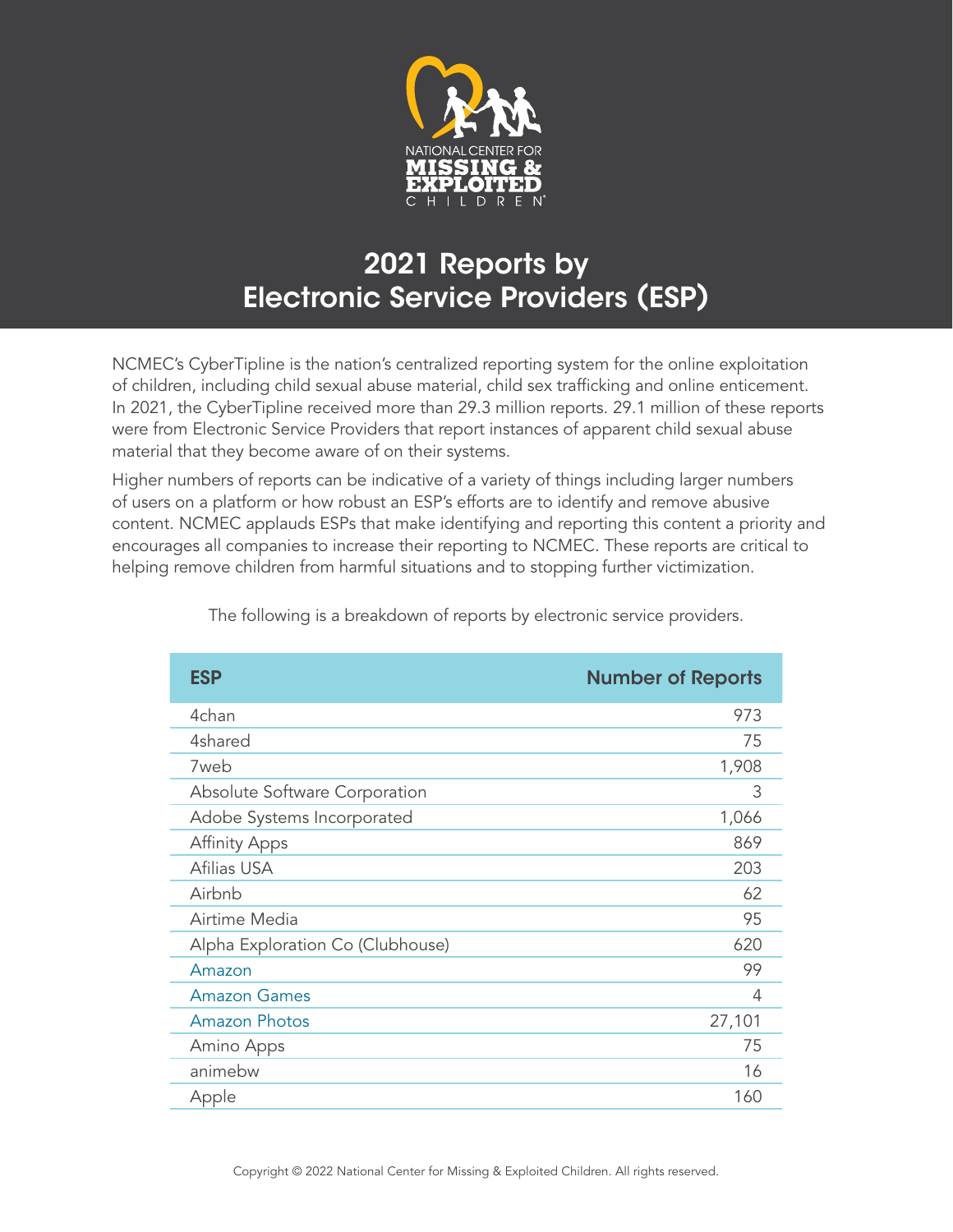| <b>ESP</b>                                           | <b>Number of Reports</b> |
|------------------------------------------------------|--------------------------|
| <b>Apricot Digitals</b>                              | 1                        |
| Arctic Wolf Networks, Inc.                           | 3                        |
| Ariemgroup Limited                                   | 32                       |
| Ask.fm                                               | 117                      |
| Asurion Corporation                                  | 2                        |
| <b>AT&amp;T WorldNet Service</b>                     | 1                        |
| Badoo                                                | 475                      |
| Bark Technologies Inc                                | 282                      |
| <b>BigBang Media</b>                                 | 225                      |
| Blizzard Entertainment (World of Warcraft)           | 4                        |
| <b>Blue Vision</b>                                   | 43                       |
| <b>Box</b>                                           | 2,599                    |
| <b>Bublup</b>                                        | 13                       |
| Canva                                                | 1                        |
| Care.com                                             | 2                        |
| Chatango LLC                                         | 2                        |
| Checkstep                                            | 127                      |
| Classmates Online                                    | 1                        |
| Cloudflare                                           | 12,932                   |
| <b>Comcast Cable Communications</b>                  | 8                        |
| Cyveillance                                          | 5                        |
| deviantART                                           | 6                        |
| Digital Ocean                                        | 200                      |
| <b>Discord</b>                                       | 29,606                   |
| Dreamstime.com                                       | 2                        |
| Dropbox                                              | 48,371                   |
| Easynews/Newshosting/Usenetserver                    | 21                       |
| EasyOnlineSolutions/MojoHost/<br>North Tone/Hosthead | 41                       |
| Ebay                                                 | 19                       |
| <b>Electronic Arts</b>                               | 7                        |
| Ello.co                                              | 4                        |
| Endurance International Group                        | 103                      |
| Enom                                                 | 56                       |
| Etsy                                                 | 6                        |
| Facebook                                             | 22,118,952               |
| Fenix International Limited                          | 2,984                    |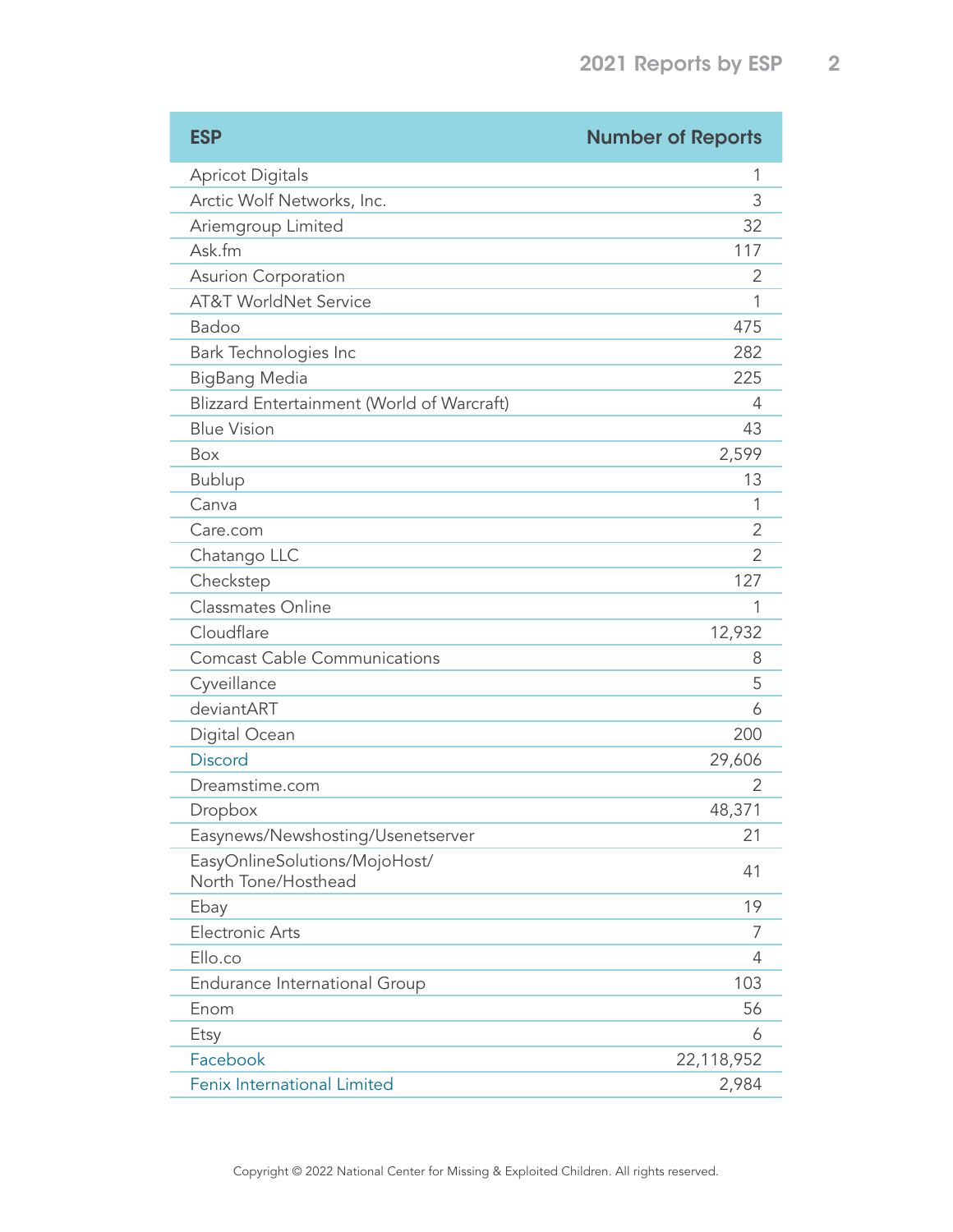| <b>ESP</b>                                            | <b>Number of Reports</b> |
|-------------------------------------------------------|--------------------------|
| Fotoloce                                              | 9                        |
| FreeDNS.Afraid.org                                    | 3                        |
| Gaggle                                                | 4,656                    |
| Get Together (IRL)                                    | 1                        |
| <b>GF Networks</b>                                    | 12                       |
| Giphy                                                 | 229                      |
| GitHub                                                | 4                        |
| Globtech                                              | 4,078                    |
| <b>GLU MOBILE</b>                                     | $\mathcal{P}$            |
| GoDaddy                                               | 32                       |
| GoFundMe                                              | 1                        |
| GoGuardian                                            | 21                       |
| Google                                                | 875,783                  |
| Grindr                                                | 10,671                   |
| Gumroad                                               | 2                        |
| Hacker Factor                                         | 386                      |
| Hewlett Packard Enterprise                            | 5                        |
| Hinge.co                                              | 6                        |
| Hosting Services Inc/Midphase/<br>WestHost/Autica/VPS | 33                       |
| HowlogicKFT                                           | 3                        |
| Imagebam/Flixya Entertainment/Videobam                | 54,742                   |
| Imgur                                                 | 47,274                   |
| <b>IMVU</b>                                           | 10                       |
| Indeed                                                | 2                        |
| InfraWeb Solution Limited                             | 7                        |
| <b>INHOPE</b>                                         | 130,723                  |
| Instagram                                             | 3,393,654                |
| Internap Corporation (INAP)                           | 15                       |
| Internet Archive                                      | 188                      |
| Interspace Technologies (Byte)                        | 11                       |
| Intrado Interactive Services Corporation              | 184                      |
| <b>JMS</b> Internet                                   | 1                        |
| JNJ Mobile (MocoSpace)                                | 33                       |
| Joyo Technology Pte                                   | 1                        |
| Kaleton Web S.R.O                                     | 1                        |
| KnownHost/PrivateSystems Networks                     | 1                        |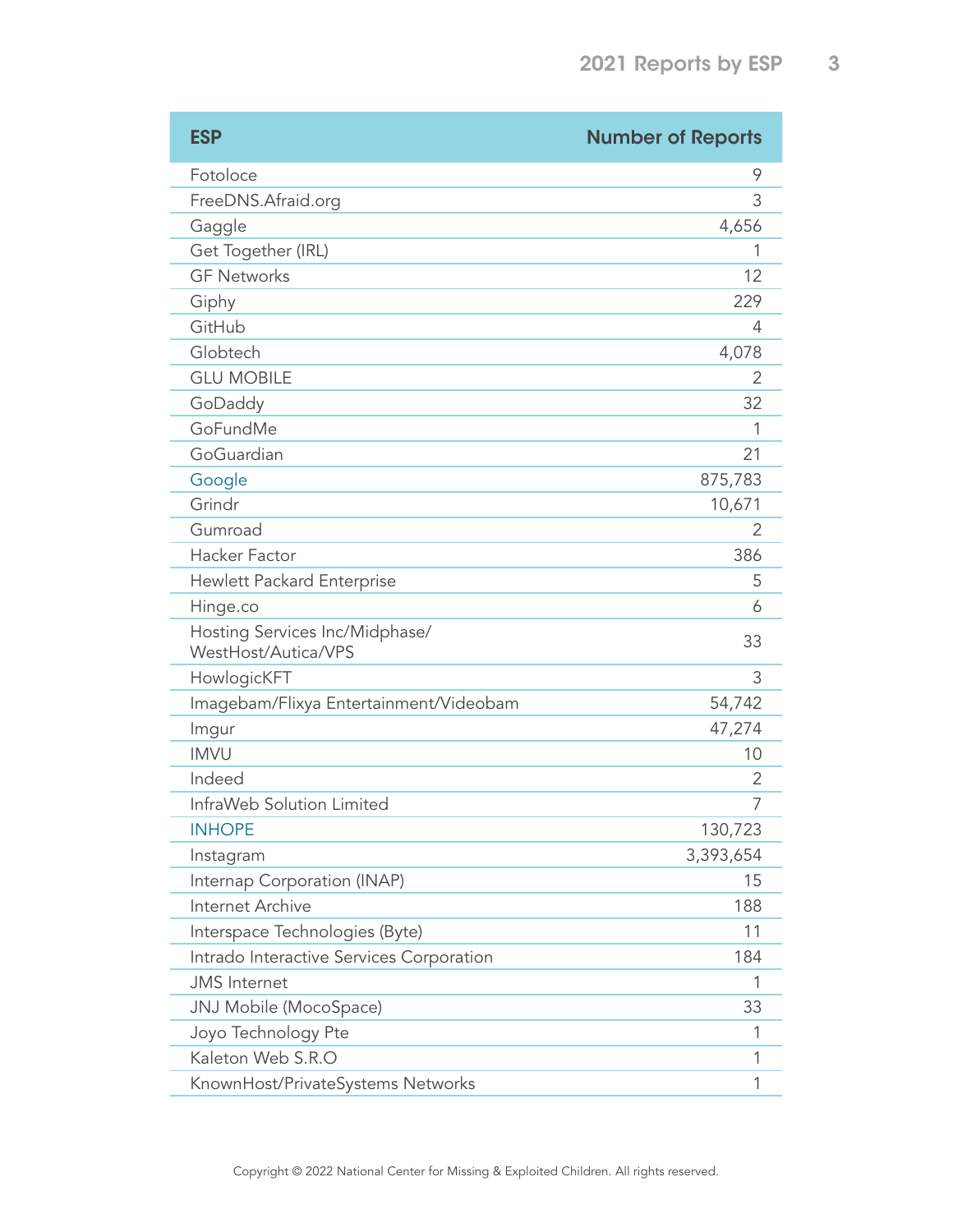| <b>ESP</b>                             | <b>Number of Reports</b> |
|----------------------------------------|--------------------------|
| Lain.la                                | 2                        |
| <b>LBRY INC</b>                        | 2                        |
| LegitScript                            | 1                        |
| <b>LEGO System</b>                     | 37                       |
| Life on Air (Houseparty)               | 8,575                    |
| Linden Lab (SecondLife)                | 30                       |
| LinkedIn                               | 110                      |
| Linode                                 | 28                       |
| Luftgescheft                           | 5,270                    |
| Marbore Web Solutions Limited          | 4                        |
| Marinus Analytics (Traffic Jam)        | 9                        |
| Match Group                            | 158                      |
| Medal.tv                               | 26                       |
| <b>MediaFire</b>                       | 3,506                    |
| MediaLab (Kik)                         | 33,619                   |
| Medium                                 | 113                      |
| MeetMe                                 | 2,930                    |
| <b>MeWe</b>                            | 1,444                    |
| <b>MG</b> Freesites                    | 16                       |
| <b>MG Freesites (Pornhub)</b>          | 9,029                    |
| MG Freesites (Redtube)                 | 21                       |
| MG Freesites (Tube8)                   | 6                        |
| MG Freesites (Youporn)                 | 31                       |
| Microsoft                              | 78,603                   |
| Microsoft - Xbox                       | 170                      |
| <b>MMGuardian</b>                      | 54                       |
| Momentive                              | 3                        |
| motherless                             | 3,110                    |
| Movie Star Planet                      | 5                        |
| Mozilla Corporation                    | 2                        |
| Multi Media/Zmedianow/Chaturbate       | 532                      |
| Name.com                               | 1                        |
| NameCheap                              | 5                        |
| National Center on Sexual Exploitation | 14                       |
| NEOSOLUT WEB SERVICES                  | 3                        |
| Nexeon Technologies                    | 8                        |
| NextDoor                               | 2                        |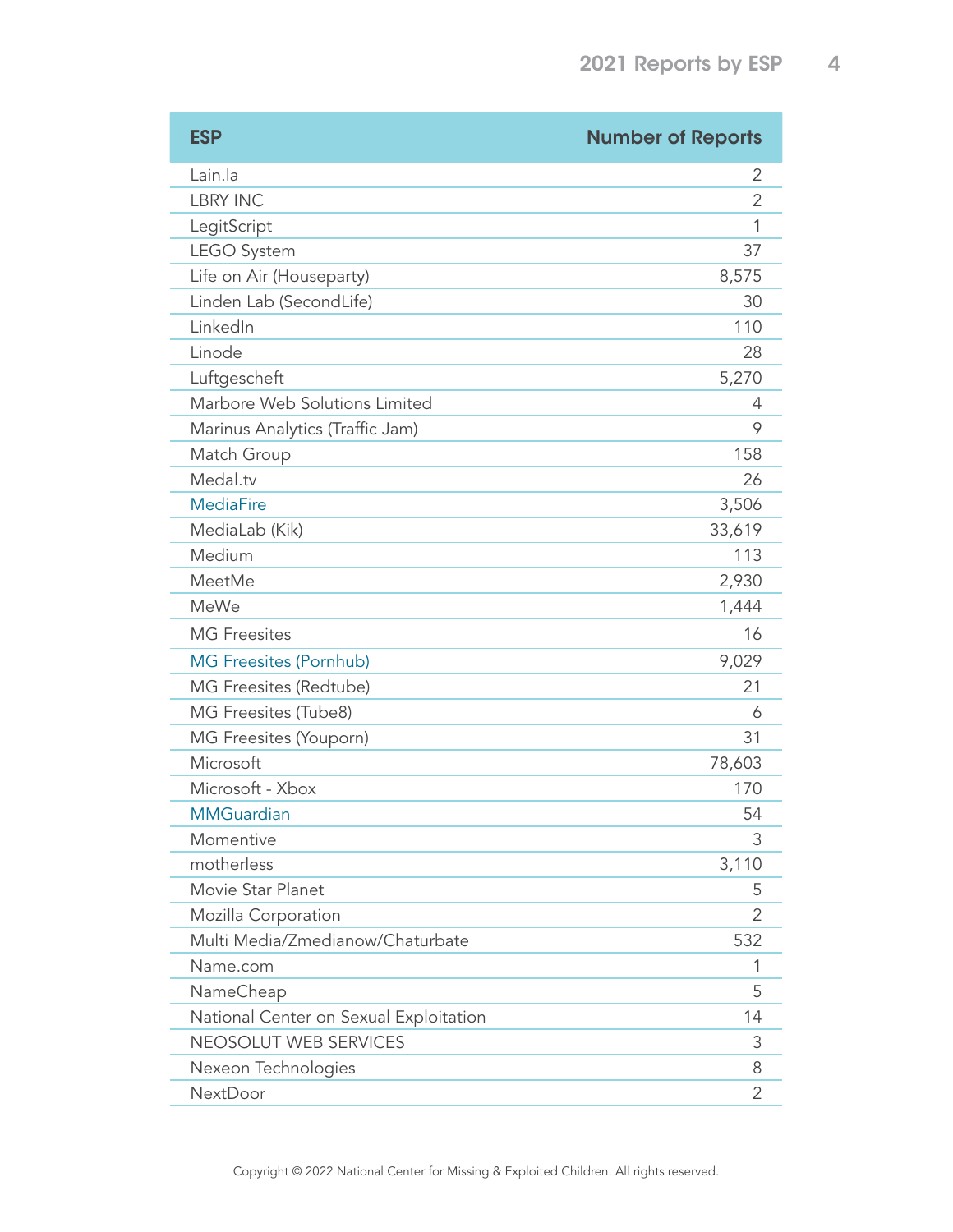| <b>ESP</b>                         | <b>Number of Reports</b> |
|------------------------------------|--------------------------|
| Niteflirt/Phrendly.com/Platphorm   | 22                       |
| NorfexHoldingsLimited              | 7                        |
| Northlock Holdings Limited         | 2                        |
| Notion Labs                        | 1                        |
| Novi                               | 1                        |
| OfferUp                            | 1                        |
| Okcupid                            | 178                      |
| Omegle                             | 46,924                   |
| Orbiseen s.r.o                     | 2                        |
| Outschool                          | 1                        |
| <b>OVH US</b>                      | 25                       |
| Padlet/Wallwisher/Cloudfront       | 235                      |
| Patook                             | 2                        |
| Patreon                            | 37                       |
| PayPal                             | 970                      |
| People Media                       |                          |
| Photobucket                        | 10                       |
| PicsArt                            | 316                      |
| Pinger                             | 2                        |
| Pinterest                          | 2,283                    |
| PocketStars                        | 1                        |
| Pokemon                            | 2                        |
| Porkbun                            | 1                        |
| PORTICATO MEDIA                    | 13                       |
| ProBoards                          | 5                        |
| Public Interest Registry           | 183                      |
| Quora                              | 25                       |
| RealNetworks                       | 4                        |
| Redbubble                          | 41                       |
| Reddit                             | 10,059                   |
| Redgifs                            | 87                       |
| <b>Reflected Networks</b>          | 124                      |
| RingCentral                        | 1                        |
| <b>Roblox</b>                      | 4,684                    |
| Scratch Foundation                 | 20                       |
| Scruff App (Perry Street Software) | 19                       |
| sendvid                            | 703                      |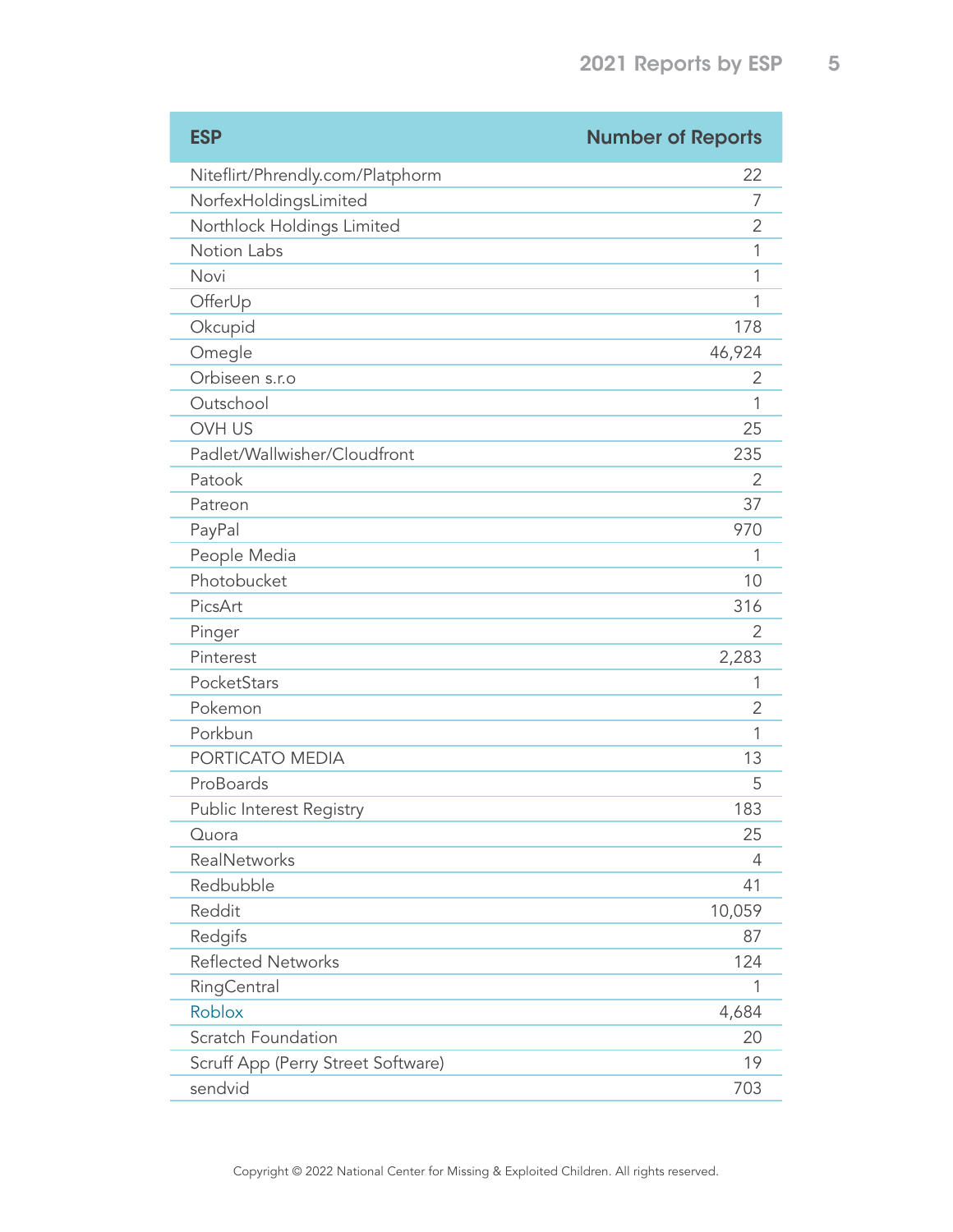| <b>ESP</b>                     | <b>Number of Reports</b> |
|--------------------------------|--------------------------|
| <b>SimilarWorlds</b>           | 94                       |
| Skout                          | 1,203                    |
| Slack Technologies             | 1,263                    |
| SmugMug-Flickr                 | 1,169                    |
| Smule                          | 2                        |
| Snapchat                       | 512,522                  |
| Sniffies                       | 9                        |
| Softlayer                      | 1                        |
| Sohosolutions                  | 2                        |
| Sony Interactive Entertainment | 2,071                    |
| Spotify USA                    | 258                      |
| Squarespace                    | 1                        |
| StackPath/Highwinds            | 4                        |
| Stanford Internet Observatory  | 1                        |
| <b>StarNow</b>                 | 1                        |
| Stelivo                        | 2,034                    |
| Stolichnaq                     | 29                       |
| Streamable                     | 90                       |
| Streamate                      | 16                       |
| <b>Stripe</b>                  | 1                        |
| Sykes                          | 2                        |
| SynaptiCAD                     | 31                       |
| Synchronoss Technologies       | 3,472                    |
| Tagged                         | 5,504                    |
| Take-Two Interactive Software  | 3                        |
| <b>TECH MEDIALAND KFT</b>      | 1                        |
| The Walt Disney Company        | 1                        |
| Thorn                          | 114                      |
| ThumbSnap                      | 308                      |
| Thumbtack                      | 1                        |
| <b>TikTok</b>                  | 154,618                  |
| Tinder                         | 3,642                    |
| <b>Toontown Rewritten</b>      | 12                       |
| Tropical Sun (Clips4Sale)      | 2                        |
| Tsu                            | 18                       |
| Tumblr                         | 4,511                    |
| Twitch                         | 6,629                    |